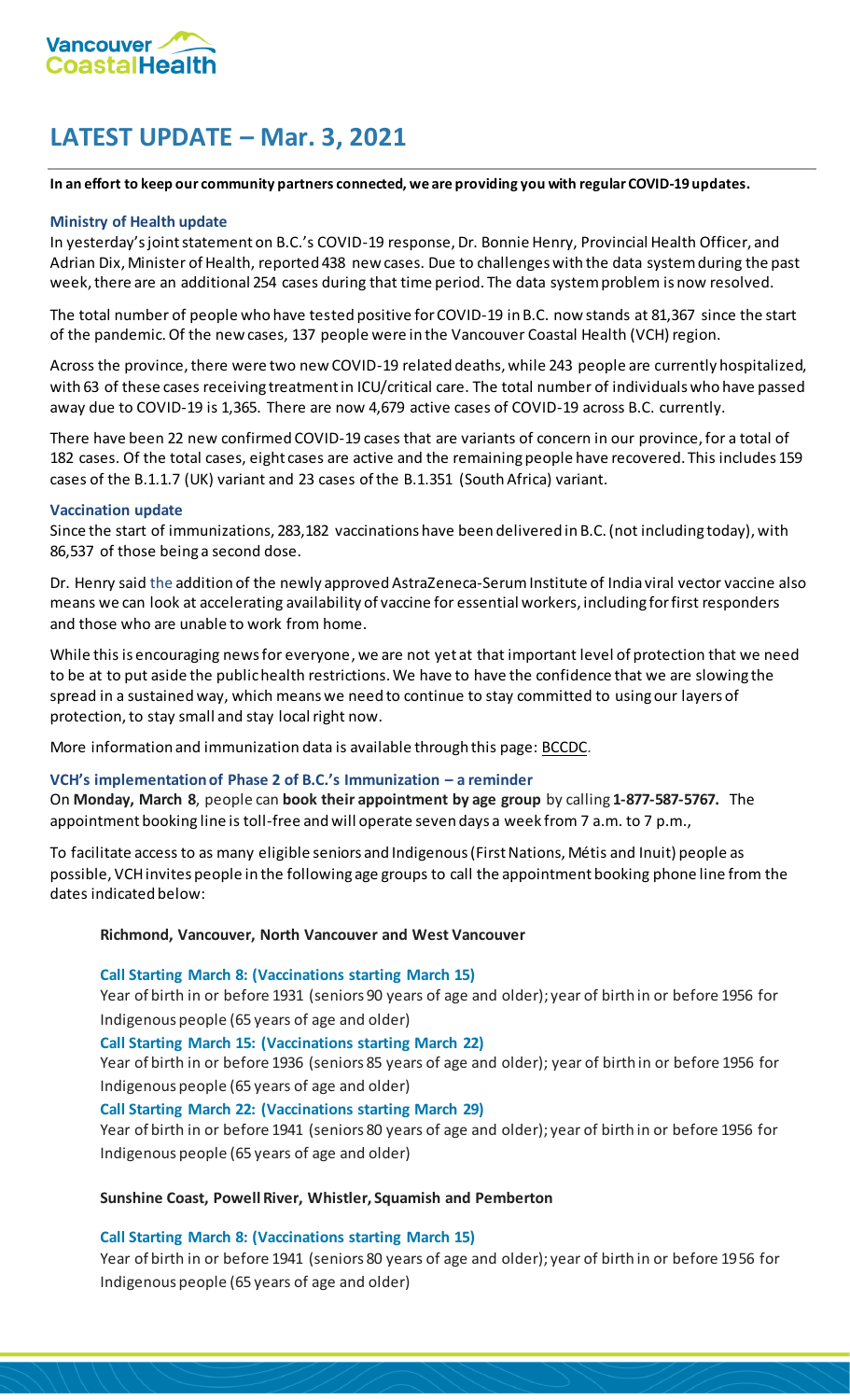

Before calling the phone line, residents are asked to have a pen and paper, their personal health number, full name, date of birth, postal code and a phone number available.

## **VCH's implementation of Phase 2 of B.C.'s Immunization Plan – spread the word**

VCH is appealing to family members, friends, neighbours and social services agencies to help reach eligible seniors and Indigenous people in the community. Please share the COVID-19 vaccination information with people 80 years of age and older, or Indigenous (First Nations, Métis and Inuit) people 65 years of age and older and Elders, to help them plan ahead for when the appointment booking phone line opens, according to age group. We encourage you to share the resources online (links below) or to print and distribute as needed to eligible seniors, their families and supports in your community and networks. Below are the current resources available, and more resources will be added to our website in additional languages.

## **The resource toolkit includes:**

**Information Bulletin:** 

[\[English\]](http://www.vch.ca/about-us/news/news-releases/vch-opens-covid-19-vaccination-clinics-to-eligible-seniors-and-indigenous-people-on-march-15) [| \[Arabic\]](http://www.vch.ca/Documents/VCH_Information_Bulletin_COVID19_vaccination_clinics_Arabic.pdf) | [\[ASL\]](https://www.youtube.com/watch?v=kyas9yrBBzc) | [Chinese – [simplified\]](http://www.vch.ca/Documents/VCH_Information_Bulletin_COVID19_vaccination_clinics_Simplified_Chinese.pdf) | [Chinese – [Traditional\]|](http://www.vch.ca/Documents/VCH_Information_Bulletin_COVID19_vaccination_clinics_Traditional_Chinese.pdf) [\[Farsi\]](http://www.vch.ca/Documents/VCH_Information_Bulletin_COVID19_vaccination_clinics_Farsi.pdf) [| \[French\]](http://www.vch.ca/Documents/VCH_Information_Bulletin_COVID19_vaccination_clinics_French.pdf) [| \[Korean\]](http://www.vch.ca/Documents/VCH_Information_Bulletin_COVID19_vaccination_clinics_Korean.pdf) | [\[Spanish\]](http://www.vch.ca/Documents/VCH_Information_Bulletin_COVID19_vaccination_clinics_Spanish.pdf) [| \[Tagalog\]](http://www.vch.ca/Documents/VCH_Information_Bulletin_COVID19_vaccination_clinics_Tagalog.pdf) [| \[Vietnamese\]](http://www.vch.ca/Documents/VCH_Information_Bulletin_COVID19_vaccination_clinics_Vietnamese.pdf)

# **Website Information and Q & A:**

[\[English\]](http://www.vch.ca/covid-19/covid-19-vaccine) [| \[Arabic\]](http://www.vch.ca/Documents/VCH-COVID19-Vaccine-80-webpage-Arabic.pdf) | [Chinese – [Simplified\]](http://www.vch.ca/Documents/VCH-COVID19-Vaccine-80-webpage-Chinese-Simp.pdf) | [Chinese –[Traditional\]](http://www.vch.ca/Documents/VCH-COVID19-Vaccine-80-webpage-Chinese-Trad.pdf)[| \[French\]](http://www.vch.ca/Documents/VCH-COVID19-Vaccine-80-webpage-French.pdf) [| \[Korean\]](http://www.vch.ca/Documents/VCH-COVID19-Vaccine-80-webpage-Korean.pdf) [| \[Punjabi\]](http://www.vch.ca/Documents/VCH-COVID19-Vaccine-80-webpage-Punjabi.pdf) | [\[Spanish\]](http://www.vch.ca/Documents/VCH-COVID19-Vaccine-80-webpage-Spanish.pdf) [| \[Vietnamese\]](http://www.vch.ca/Documents/VCH-COVID19-Vaccine-80-webpage-Vietnamese.pdf)

**Information Poster**:

[\[English\]](http://www.vch.ca/Documents/COVID-19-vaccine-information-for-seniors.pdf) | [\[Arabic\]](http://www.vch.ca/Documents/COVID-19-vaccine-information-for-seniors_arabic.pdf) [| \[ASL\]](https://youtu.be/KuPkIKoO4Yw) | [Chinese – [Simplified\]](http://www.vch.ca/Documents/COVID-19-vaccine-information-for-seniors_simplified_chinese.pdf) | [Chinese – [Traditional\]](http://www.vch.ca/Documents/COVID-19-vaccine-information-for-seniors_traditional_chinese.pdf)[| \[Farsi\]](http://www.vch.ca/Documents/COVID-19-vaccine-information-for-seniors_farsi.pdf) [| \[French\]](http://www.vch.ca/Documents/COVID-19-vaccine-information-for-seniors_french.pdf) | [\[Korean\]](http://www.vch.ca/Documents/COVID-19-vaccine-information-for-seniors_korean.pdf) | [\[Punjabi\]](http://www.vch.ca/Documents/COVID-19-vaccine-information-for-seniors_punjabi.pdf) [| \[Spanish\]](http://www.vch.ca/Documents/COVID-19-vaccine-information-for-seniors_spanish.pdf) [| \[Tagalog\]](http://www.vch.ca/Documents/COVID-19-vaccine-information-for-seniors_tagalog.pdf) | [\[Vietnamese\]](http://www.vch.ca/Documents/COVID-19-vaccine-information-for-seniors_vietnamese.pdf)

# **Information for Community Partners:**

[\[English\]](http://www.vch.ca/Documents/covid-19-vaccine-update-for-community-partners-march-01.pdf) [| \[Arabic\]](http://www.vch.ca/Documents/covid19_vaccine_update_for_community_partners_arabic.pdf) | [\[ASL\]](https://youtu.be/LoLedQvyRMA) | [Chinese – [Simplified\]](http://www.vch.ca/_layouts/15/DocIdRedir.aspx?ID=VCHCA-1797567310-3213) | [Chinese – [Traditional\]](http://www.vch.ca/Documents/covid19_vaccine_update_for_community_partners_traditional_chinese.pdf)[| \[Farsi\]](http://www.vch.ca/Documents/covid19_vaccine_update_for_community_partners_farsi.pdf) [| \[French\]](http://www.vch.ca/Documents/covid19_vaccine_update_for_community_partners_french.pdf) [| \[Korean\]](http://www.vch.ca/Documents/covid19_vaccine_update_for_community_partners_korean.pdf) | [\[Punjabi\]](http://www.vch.ca/Documents/covid19_vaccine_update_for_community_partners_punjabi.pdf) [| \[Spanish\]](http://www.vch.ca/Documents/covid19_vaccine_update_for_community_partners_spanish.pdf) [| \[Tagalog\]](http://www.vch.ca/Documents/covid19_vaccine_update_for_community_partners_tagalog.pdf) | [\[Vietnamese\]](http://www.vch.ca/Documents/covid19_vaccine_update_for_community_partners_vietnamese.pdf)

Thank you for your support and dedication to keeping seniors in our communities healthy and well as we move into this next phase of immunizations.

For reference, below is important contact information related to COVID-19 vaccine.

- If you are eligible to book a vaccine appointment at VCH: call 1-877-587-5767. This toll free line is only for booking vaccine appointments.
- If you have a clinical question: first speak with your family doctor or nurse practitioner, or call 811 for nursing advice prior to booking your appointment.
- For questions about the COVID-19 vaccine, call 1-888-COVID19 (1.888.268.4319) or visit gov.bc.ca/covid19.
- For information on VCH vaccination clinics[: vch.ca.](http://www.vch.ca/covid-19/covid-19-vaccine)

## **Testing**

Anyone in the VCH region with cold, influenza or COVID-19-like symptoms, however mild, can now be assessed for and get a COVID-19 test. Contact your physician or nurse practitioner's office, or a local community collection centre to arrange for a test. Phone numbers and locations of collection centres can be found by visiting[: http://www.bccdc.ca/health-info/diseases-conditions/covid-19/testing](http://www.bccdc.ca/health-info/diseases-conditions/covid-19/testing) or by calling 8-1-1. For more information and latest updates on COVID-19, follow the BC Centre for Disease Control on Twitter @CDCofBC or visit the website[: http://www.bccdc.ca/.](http://www.bccdc.ca/)